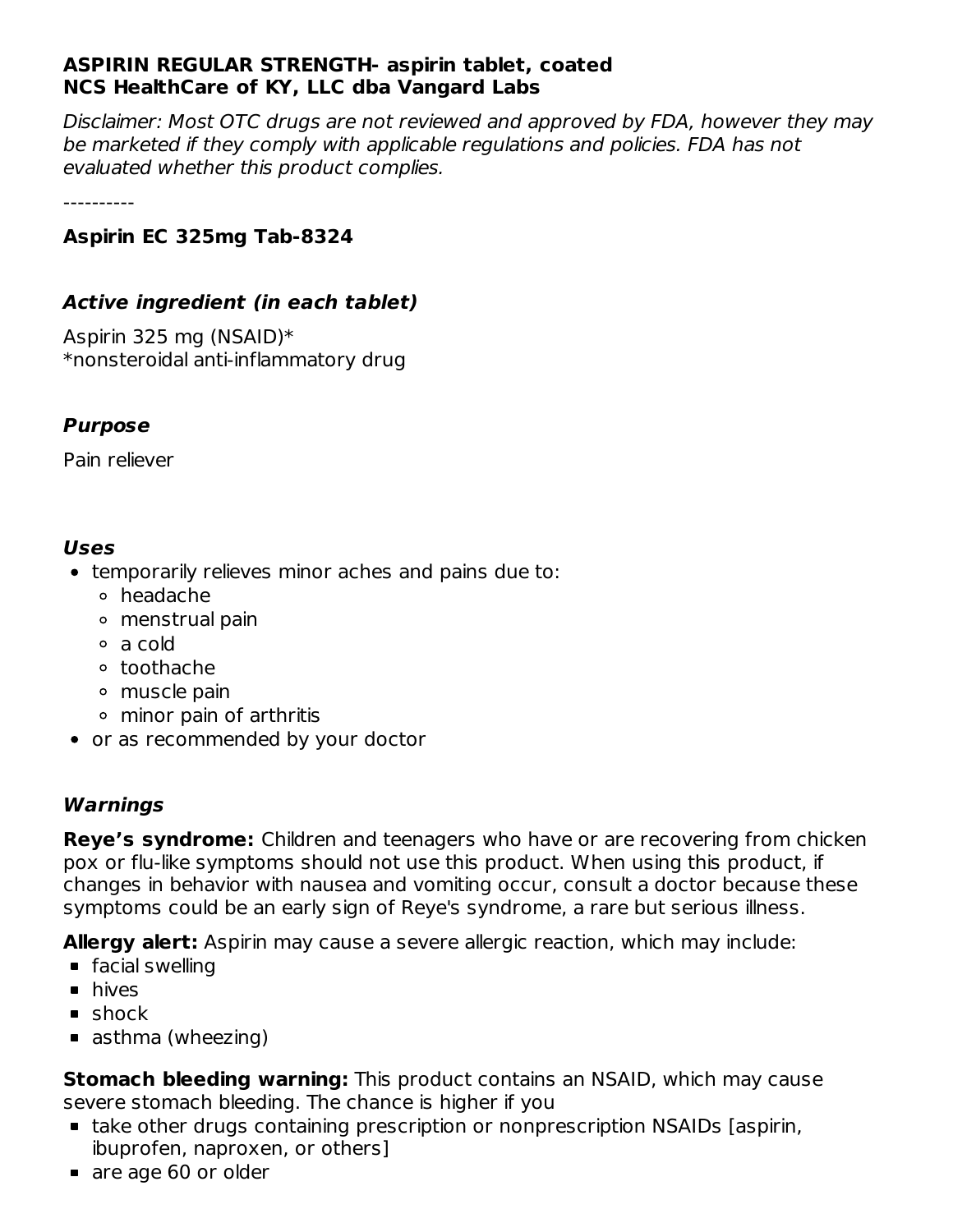- have had stomach ulcers or bleeding problems
- take a blood thinning (anticoagulant) or steroid drug
- take more or for a longer time than directed
- have 3 or more alcoholic drinks every day while using this product

#### **Do not use**

- **If you are allergic to aspirin or any other pain reliever/fever reducer**
- **If you have ever had an allergic reaction to this product or any of its ingredients**

## **Ask a doctor before use if**

- stomach bleeding warning applies to you
- **v** you have a history of stomach problems, such as heartburn
- vou have asthma
- you have high blood pressure, heart disease, liver cirrhosis, or kidney disease
- you are taking a diuretic

## **Ask a doctor or pharmacist before use if you are**

taking a prescription drug for

- diabetes
- **n** arthritis
- gout

## **Stop use and ask a doctor if**

- an allergic reaction occurs. Seek medical help right away.
- you experience any of the following signs of stomach bleeding:
	- vomit blood
	- **feel faint**
	- have bloody or black stools
	- **have stomach pain that does not get better**
- $\blacksquare$  ringing in the ears or a loss of hearing occurs
- new symptoms occur
- pain gets worse or lasts more than 10 days
- **Figure 1** fever gets worse or lasts more than 3 days
- **•** redness or swelling is present

These could be signs of a serious condition.

## **If pregnant or breast-feeding,**

ask a health professional before use. It is especially important not to use aspirin during the last 3 months of pregnancy unless definitely directed to do so by a doctor because it may cause problems in the unborn child or complications during delivery.

#### **Keep out of reach of children.**

In case of overdose, get medical help or contact a Poison Control Center right away.

## **Directions**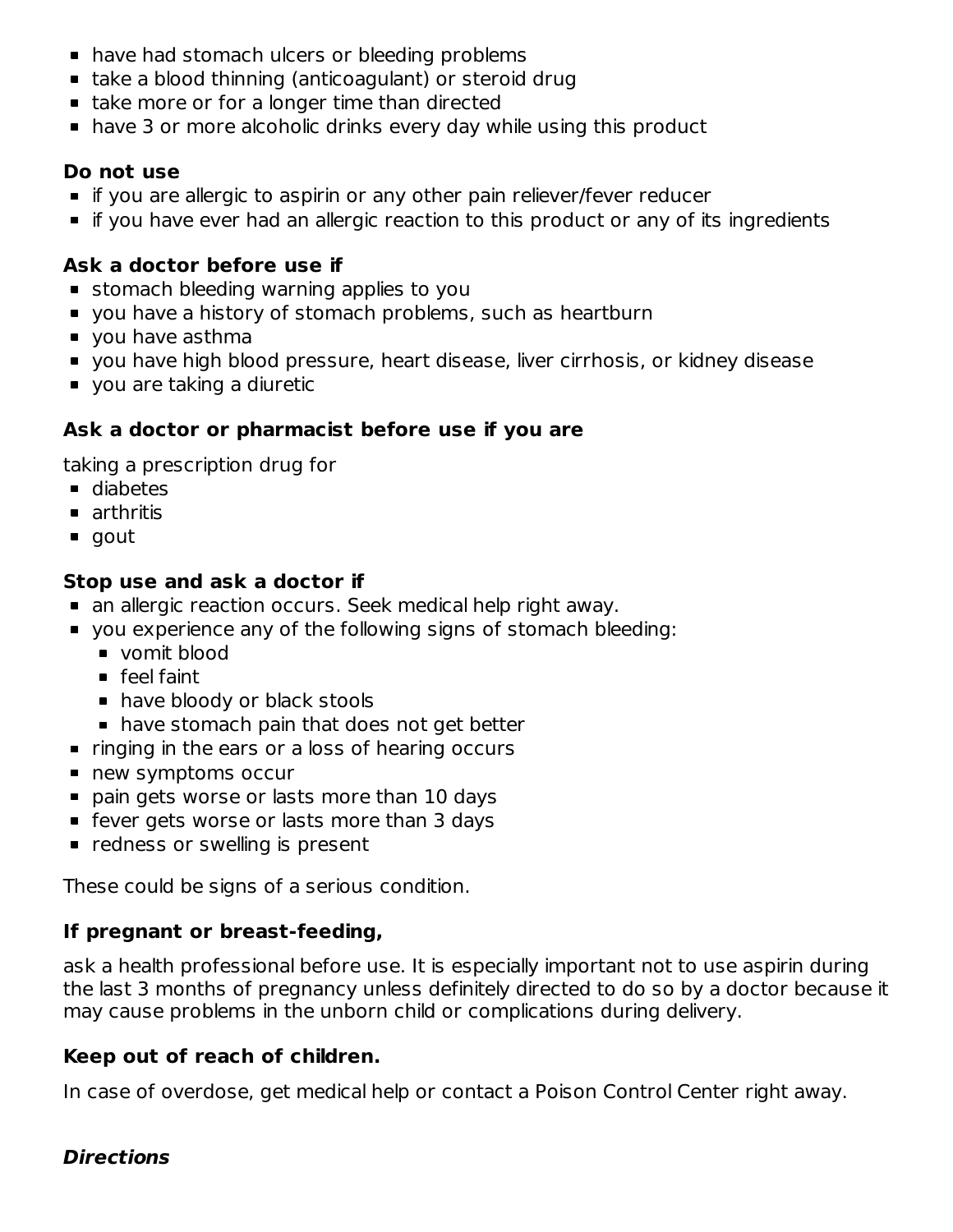- do not take more than directed
- drink a full glass of water with each dose
- adults and children 12 years and over: take 1 to 2 tablets every 4 hours not to exceed 12 tablets in 24 hours unless directed by a doctor
- children under 12 years: do not use unless directed by a doctor

#### **Other information**

• store at 25°C (77°F); excursions permitted between 15°-30°C (59°-86°F)

## **Inactive ingredients**

black iron oxide, cellulose, colloidal anhydrous silica, corn starch, D&C yellow #10 aluminum lake, FD&C yellow #6 aluminum lake, hypromellose, polydextrose, polyethylene glycol, polyvinyl acetate phthalate, propylene glycol, shellac wax, simethicone, sodium alginate, sodium bicarbonate, stearic acid, talc, titanium dioxide, triacetin, triethyl citrate

## **Questions or comments?**

## **Call 1-800-645-2158**

Rev. 05-21 R-17

50844 REV0421A22712

Talk to your doctor or other healthcare provider before using this product for your heart.

Distributed by: RUGBY® LABORATORIES, Livonia, MI 48152 www.rugbylaboratories.com

## **Principal display panel**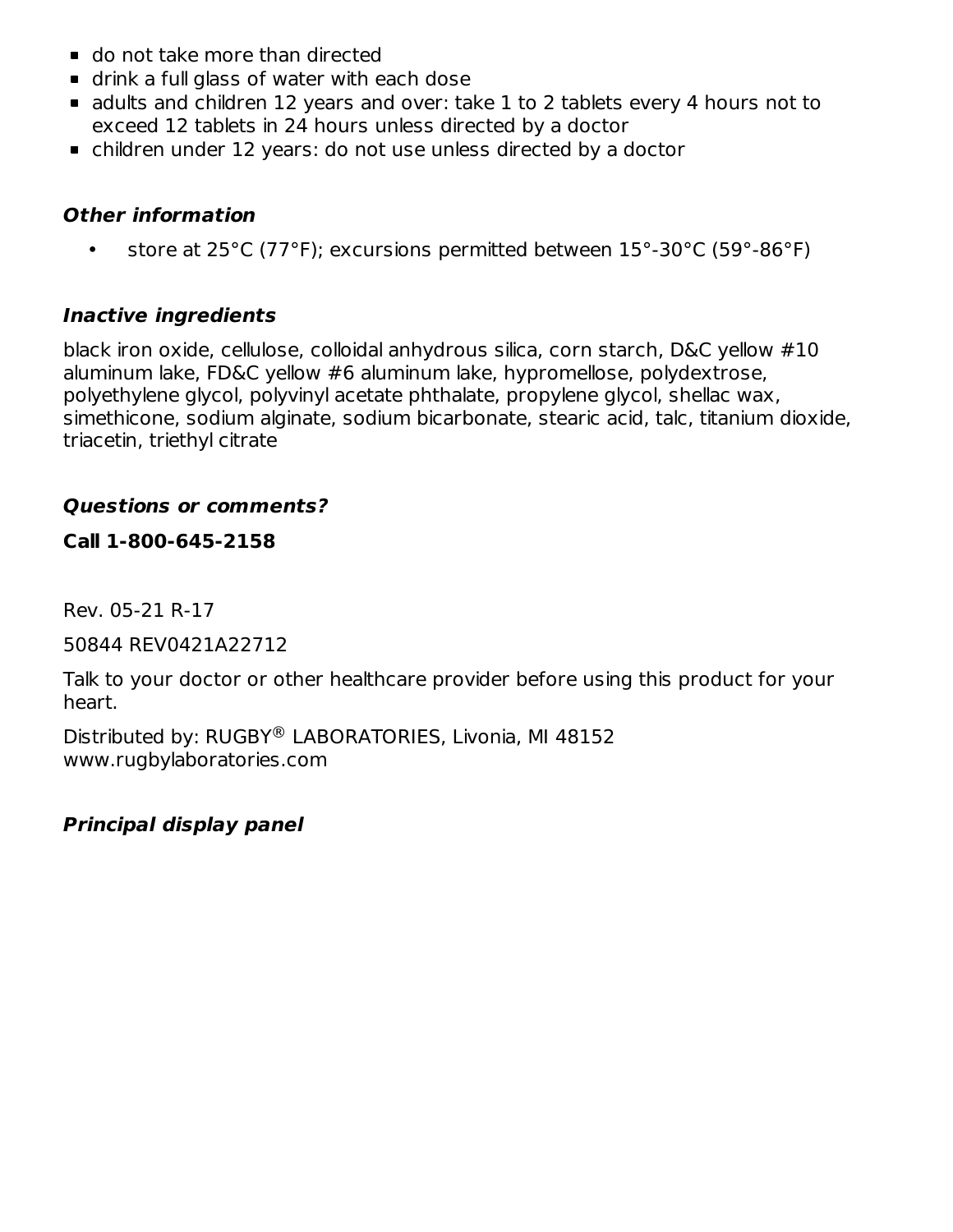| Aspirin EC Tabs<br>$(NSAID)*$<br>325 mg<br>$S$ LOT 8324-<br>EXP<br>8324-AA-39 v00<br>QTY<br>30 | See<br>Warnings<br>on Reverse<br>Pain Reliever<br><b>TAMPER</b><br><b>EVIDENT</b> | (Rugby NDC 0536-1232-01)<br>Aspirin EC Tabs<br>$(NSAID)*$<br>325 mg                      |                     | Received: .<br>$16$ $8$<br>$24 -$<br>23<br>15<br>31<br>14<br>30<br>22<br>6<br>21<br>13<br>29<br>28<br>$-20$<br>12<br>4<br>$-$ 11 $-$<br>$27 -$<br>19<br>$\mathbf{3}$<br>$-10$<br>18<br>26<br>17<br>9<br>25<br>Start Time<br>Start Date                                                                                                           | STORE AT 20° - 25°C (68° - 77° F)<br>(SEE USP CONTROLLED ROOM TEMPERATURE)<br><b>WARNINGS: See</b><br>aetnao365.sharepoint.com/sites/omnicare-<br>search/drugs/SitePages/Home.aspx<br>Each tab contains Aspirin 325 mg (NSAID)*<br>*nonsteroidal anti-inflammatory drug<br>See package insert or label for dosage information<br><b>FOR INSTITUTIONAL USE ONLY</b> |
|------------------------------------------------------------------------------------------------|-----------------------------------------------------------------------------------|------------------------------------------------------------------------------------------|---------------------|--------------------------------------------------------------------------------------------------------------------------------------------------------------------------------------------------------------------------------------------------------------------------------------------------------------------------------------------------|--------------------------------------------------------------------------------------------------------------------------------------------------------------------------------------------------------------------------------------------------------------------------------------------------------------------------------------------------------------------|
| Mfg By LNK for Rugby<br>(NDC 0536-1232-01)<br>PKG BY VANGARD<br>GLASGOW, KY 42141              |                                                                                   |                                                                                          |                     | Pkg by Vangord, Glosgow, KY 42141<br>Pkg by Vongord, Glosgow, KY 42141<br>Aspirin EC Tab<br>Aspirin EC Tab<br>(NSAID)*<br>(NSAID)*<br>325 mg<br>4- EXP<br>325 mg<br>4- EXP<br>LOT 8324 -<br>LOT 8324 -                                                                                                                                           | Pkg by Vongord, Glosgow, KY 42141<br>8324-AA-B-v01<br>Aspirin EC Tab<br>Vangard Labs<br>Glasgow, KY 42141<br>(NSAID)*<br>325 mg<br><sub>4</sub> . EXP<br>LOT 8324 -<br>LOT 8324 -<br><b>EYP</b><br><u> A BILITAN A BILITAN DE LA BIL</u><br><u> HIII III III III III III III II</u>                                                                                |
| 30                                                                                             | 23                                                                                | 16<br>15                                                                                 | 8<br>$\overline{7}$ | Pkg by Vangord, Glosgow, KY 42141<br>Pkg by Vangard, Glasgow, KY 42141<br>Aspirin EC Tab<br>Aspirin EC Tab<br>(NSAID)*<br>325 mg<br>4- EXP<br>325 mg<br>LOT 8324 -<br>LOT 8324 -<br><b>FXF</b><br><u> Ali ali ali ali ali ali ali ali ali </u><br><u> HELLINI I HELLINI I HI</u>                                                                 | Rig by Vangard, Glasgow, KY 42141<br>Pkg by Vangard, Glasgow, KY 42141<br>Aspirin EC Tab<br>Aspirin EC Tab<br>(NSAID)*<br>(NSAID)*<br>NSA <sub>IL</sub><br>325 mg<br>EXP<br>325 mg<br>4 - EXP<br>LOT 8324 -<br>LOT 8324-<br>II II II II II II III III II III<br><u> HOLLIN IN HOLLIN I DI</u>                                                                      |
| 29                                                                                             | 22                                                                                | 14                                                                                       | 6                   | Pkg by Vangord, Glosgow, KY 4214<br>Pkg by Vangard, Glasgow, KY 42141<br>Aspirin EC Tab<br>Aspirin EC Tab<br>(NSAID)*<br>(NSAID)*<br>NSA <sub>ID</sub><br>325 mg<br>EXP<br>325 mg<br>LOT 8324 -<br>LOT 8324 -<br>FXP<br><u> Ali ali ali ali ali ali ali ali ali ali </u><br>A BILININ IN DI HANDI DI BILI                                        | Pkg by Vangard, Glasgow, KY 42141<br>Pkg by Vangard, Glasgow, KY 42141<br>Aspirin EC Tab<br>Aspirin EC Tab<br>(NSAID)*<br>(NSAID)*<br>325 mg<br>NSA <sub>N</sub><br>325 mg<br>EXP<br>LOT 8324 -<br>LOT 8324 -<br><b>FXP</b><br><u> HELLINI ILI HELLINI ILI</u><br><u> A BILITARIA DE LA BILITAR DE LA BILI</u>                                                     |
| 28                                                                                             | 21                                                                                | 13                                                                                       | 5                   | Pkg by Vangord, Glosgow, KY 42141<br>Pkg by Vangord, Glosgow, KY 42141<br>Aspirin EC Tab<br>Aspirin EC Tab<br>(NSAID)*<br>(NSAID)*<br>325 mg<br>325 mg<br>LOT 8324 -<br>EXP<br>LOT 8324 -<br>EXP<br><u> A BITANI A METALIKI ILI BI</u>                                                                                                           | Pkg by Vongord, Glosgow, KY 42141<br>Pkg by Vongord, Glasgow, KY 42141<br>Aspirin EC Tab<br>Aspirin EC Tab<br>(NSAID)*<br>(NSAID)*<br>325 mg<br>325 mg<br>LOT 8324 -<br>EXP<br>LOT 8324 -<br>EXP<br><u> HOLLIN I HOLLIN I HA</u><br><u> HOLL HELL HELL HELL</u>                                                                                                    |
| 27                                                                                             | 20                                                                                | 12                                                                                       | $\overline{\bf 4}$  | Pkg by Vangord, Glosgow, KY 4214<br>Pkg by Vangard, Glasgow, KY 42141<br>Aspirin EC Tab<br>Aspirin EC Tab<br>(NSAID)*<br>(NSAID)*<br>325 mg<br>4- EXP<br>NSA <sub>IL</sub><br>325 mg<br>EXP<br>LOT 8324 -<br>LOT 8324 -<br><u> A BIT A BIT A BIT A BIT A BIT A BIT A BIT A BIT A BIT A BIT A BIT A BIT A BIT A BIT A BIT A BIT A BIT A BIT A</u> | Pkg by Vongord, Glosgow, KY 42141<br>Pkg by Vangerd. Glasgow. KY 42141<br>Aspirin EC Tab<br>Aspirin EC Tab<br>(NSAID)*<br>(NSAID)*<br>325 mg<br>4- EXP<br>325 mg<br>LOT 8324 - EXP<br>LOT 8324 -<br><u> A BELLIA LIBERTI DE LA BIL</u>                                                                                                                             |
| 26                                                                                             | 19                                                                                | 11                                                                                       | 3                   | Pleg by Vangard, Glasgow, KY 42141<br>Pkg by Vongord, Glasgow, KY 42141<br>Aspirin EC Tab<br>Aspirin EC Tab<br>(NSAID)*<br>NSAIL,<br>325 mg<br>EXP<br>325 mg<br>LOT 8324 -<br>LOT 8324 -<br><b>FXP</b>                                                                                                                                           | Rigiby Vangard, Glasgow, KY 42141<br>Pleg by Vangard, Glasgow, KY 42141<br>Aspirin EC Tab<br>Aspirin EC Tab<br>(NSAID)*<br>(NSAID)*<br>325 mg<br>4- EXP<br>325 mg<br>4- EXP<br>LOT 8324 -<br>LOT 8324 -<br><b>HEILINI HEILINI HEIL</b><br><u> 11   11   11   11   11   11   11</u>                                                                                 |
| 25                                                                                             | 18                                                                                | 10                                                                                       | $\overline{2}$      | Pkg by Vangard, Glasgow, KY 42141<br>Pkg by Vangard, Glasgow, KY 42141<br>Aspirin EC Tab<br>Aspirin EC Tab<br>(NSAID)*<br>(NSAID)'<br>325 mg<br>1-<br>325 mg<br>4-<br>LOT 8324 -<br>LOT 8324 -                                                                                                                                                   | Pkg by Vangard, Glasgow, KY 42141<br>Pkg by Vangerd, Glasgow, KY 42141<br>Aspirin EC Tab<br>Aspirin EC Tab<br>(NSAID)*<br>(NSAID)'<br>$325 \text{ mg}$<br>$325 \text{ mg}$<br>4- $\text{FXP}$<br>LOT 8324 -<br>LOT 8324 -<br><u> A BITTINI A MITOLIAN DI AN</u><br><b><i>HOLLARD HOLLARD H</i></b>                                                                 |
| 24                                                                                             | 17                                                                                | 9<br>Omnicare The overall configuration of this package is a trademark of Omnicare, Inc. | $\mathbf{1}$        | Pkg by Vangord, Glosgow, KY 42141<br>Pkg by Vongord, Glasgow, KY 42141<br>Aspirin EC Tab<br>Aspirin EC Tab<br>(NSAID)'<br>(NSAID)'<br>325 mg<br>4- EXP<br>325 mg<br>4- EXP<br>LOT 8324 -<br>LOT 8324 -<br><u> HELLINI I HELLINI I HI</u>                                                                                                         | Rig by Vangard, Glasgow, KY 42141<br>Plea by Vangard, Glasgow, KY 42141<br>Aspirin EC Tab<br>Aspirin EC Tab<br>(NSAID)*<br>(NSAID)*<br>325 mg<br>4- EXP<br>325 mg<br>4- EXP<br>LOT 8324 -<br>LOT 8324 -<br><u> HELLIN I HELLIN I HEL</u><br><u> A BITANI A MILITARI A BI</u>                                                                                       |

I

# **ASPIRIN REGULAR STRENGTH**

aspirin tablet, coated

| <b>Product Information</b>                                               |                                      |                           |  |        |                              |  |  |
|--------------------------------------------------------------------------|--------------------------------------|---------------------------|--|--------|------------------------------|--|--|
| <b>Product Type</b>                                                      | <b>HUMAN OTC DRUG</b>                | <b>Item Code (Source)</b> |  |        | NDC:0615-8324(NDC:0536-1232) |  |  |
| <b>Route of Administration</b>                                           | ORAI                                 |                           |  |        |                              |  |  |
|                                                                          |                                      |                           |  |        |                              |  |  |
|                                                                          |                                      |                           |  |        |                              |  |  |
| <b>Active Ingredient/Active Moiety</b>                                   |                                      |                           |  |        |                              |  |  |
| <b>Ingredient Name</b><br><b>Basis of Strength</b>                       |                                      |                           |  |        | <b>Strength</b>              |  |  |
| ASPIRIN (UNII: R16CO5Y76E) (ASPIRIN - UNII:R16CO5Y76E)<br><b>ASPIRIN</b> |                                      |                           |  | 325 mg |                              |  |  |
|                                                                          |                                      |                           |  |        |                              |  |  |
|                                                                          |                                      |                           |  |        |                              |  |  |
| <b>Inactive Ingredients</b>                                              |                                      |                           |  |        |                              |  |  |
| <b>Ingredient Name</b>                                                   |                                      |                           |  |        | <b>Strength</b>              |  |  |
| <b>FERROSOFERRIC OXIDE (UNII: XMOM87F357)</b>                            |                                      |                           |  |        |                              |  |  |
| <b>STARCH, CORN (UNII: O8232NY3SJ)</b>                                   |                                      |                           |  |        |                              |  |  |
|                                                                          | D&C YELLOW NO. 10 (UNII: 35SW5USQ3G) |                           |  |        |                              |  |  |
|                                                                          |                                      |                           |  |        |                              |  |  |